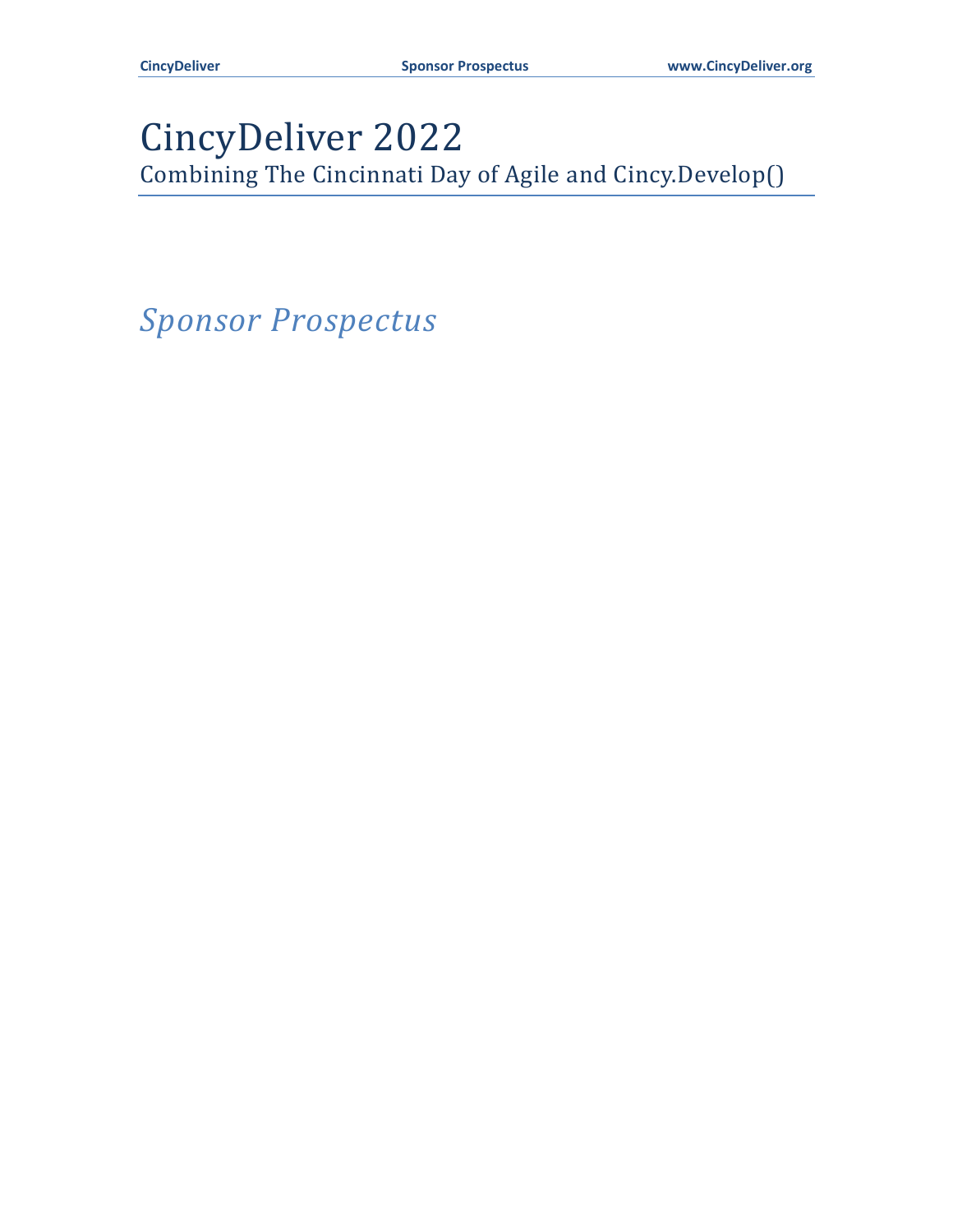

# **Cincy Deliver**

# **(Combining The Cincinnati Day of Agile and Cincy.Develop)**

## **Invitation to Sponsor**

Last year was extraordinarily difficult for everyone, and we hope you and yours are doing the best you can in these trying times. We have clearance from the Manor House to hold CincyDeliver this year, and we will continue to monitor and follow all recommended guidance from the relevant authorities.

Agile Conferences, Inc., and the Cincinnati .NET User Group, both Ohio non-profit organizations, are pleased to announce our eleventh conference, Cincy Deliver. Cincy Deliver will be held on July 29, 2022, at the Manor House in Mason, OH. Our 2019 event drew over 550 attendees with 30 breakout sessions, and coming out of the lockdowns in 2021, we drew over 350 attendees. While the numbers are difficult to predict this close to the pandemic, we have already sold over 100 tickets for this year's event.

From the very first Cincinnati Day of Agile in 2010, we have selected content and speakers for all aspects of delivering software, including engineering, testing, project management, and process. Our goal is (and has always been) to provide a day where your entire team can come and learn, not only from the best speakers, but from each other. We continue to be the longest running and largest non-profit agile and developer event serving the entire Tristate area.

Why the name change? To be honest, it was a difficult decision. The Cincinnati Day of Agile name is well known, as evidence of the past success. But the conference has always been more than just about agile processes. The very first Day of Agile brought scrum masters, project managers, developers, devops, and testers together in the same room, and we have continued to offer content for the entire team throughout our rich history. At the end of the day, creating and maintaining software is a team sport, and we support the entire team. To put it succinctly, the entire day is all about delivering value through quality software.

Your organization, as a leader in the Agile and Software Development Communities, can exhibit your message before a large audience of new and experienced Agilists, Program Managers, Business Analysts, Testers, and Developers from Ohio, Kentucky, Indiana, Michigan, and Tennessee. This unique event in Cincinnati is certain to be another great success and we would like you to be a part of it.

Are you looking to hire professionals versed in agile development methodologies, software development for the web, cloud, or mobile? Do you have a product to sell that helps teams become or improve their ability to deliver? This is your opportunity to talk to potential customers and/or employees from all over the region.

Please review this sponsorship prospectus to discover the benefits of partnering with us for these events. If you have any questions, please email me at [admin@cincydeliver.org](mailto:admin@cincydeliver.org) or call my cell phone at (513) 312-5664.

#### Best Regards,

Philip Japikse President, Agile Conferences, Inc. President, Cincinnati .NET User Group [admin@cincydeliver.org](mailto:admin@cincydeliver.org) (513) 312-5664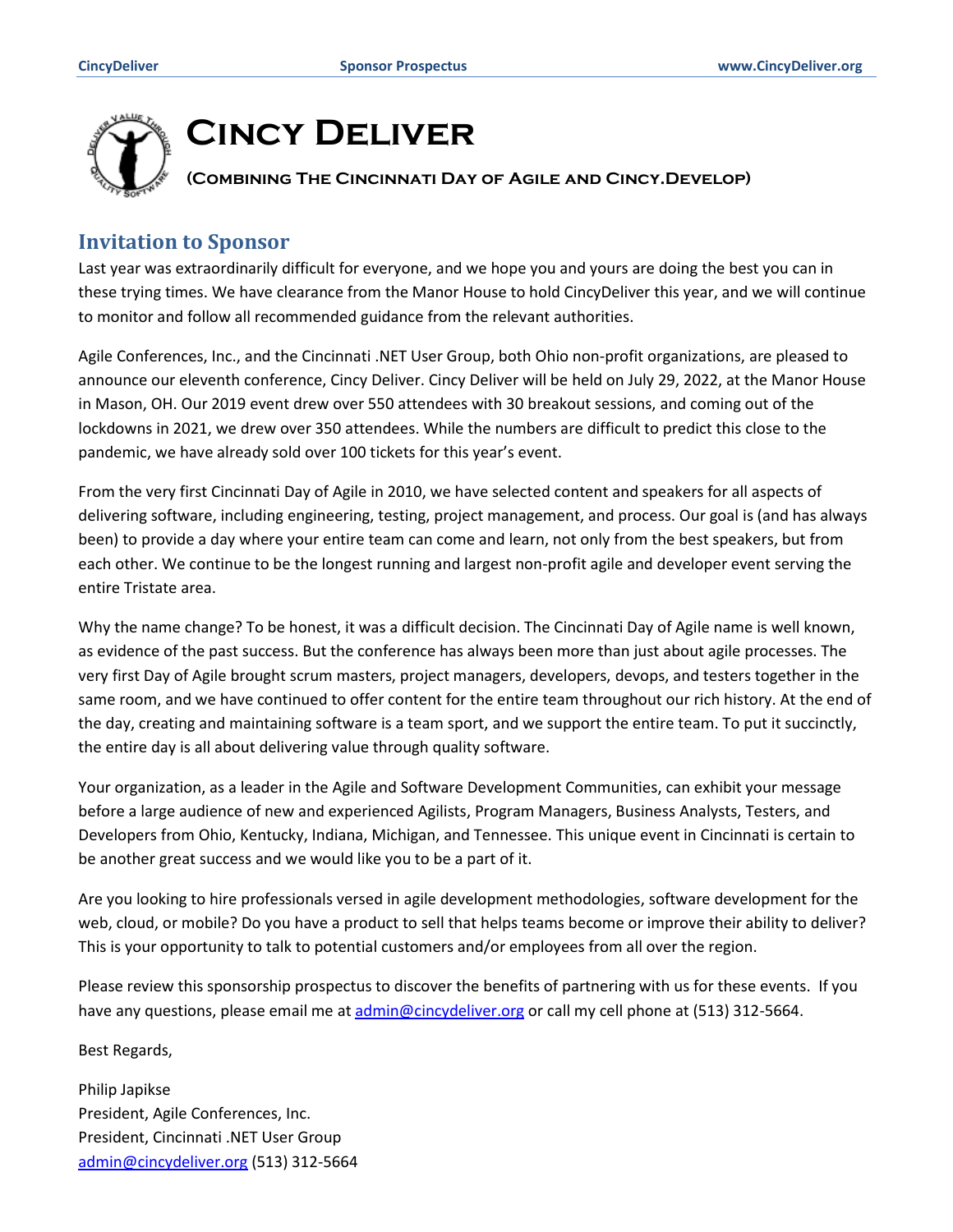# **Conference Fact Sheet – CincyDeliver**

Combining the Cincinnati Day of Agile with CincyDevelop

| Date:       | July 29, 2022                                                              |
|-------------|----------------------------------------------------------------------------|
| Location:   | The Manor House, Mason, OH                                                 |
| Purpose:    | To further the knowledge of Agile, Software Development, Project           |
|             | Management, and Testing. In short, it's all about delivering value through |
|             | quality software.                                                          |
| Schedule:   | The schedule is still being developed, and will be shown on                |
|             | https://www.cincydeliver.org when complete.                                |
| Attendance: | Our 2019 conference had over 550 attendees                                 |
|             | Our 2021 conference had over 350 attendees                                 |

#### **Sponsorship Levels**

#### **Diamond Keynote Sponsor- \$3,250 – Limited number available**

- Keynote sponsorship
	- o Permits signage and other branding to be placed during the keynote
	- o Three-minute message before the keynote
- Conference room sponsorship
	- o Permits signage and other branding to be placed in the sponsored conference room.
	- o Lunchtime vendor presentation in room
- Recognized on the website, schedule, and venue as a Diamond Keynote sponsor
- Largest logo placement on:
	- o Website
	- o Session Intro Slides
- Exposition Area:
	- o Table, two chairs in Expo area
- **Communications** 
	- o Inclusion of a message in the preconference email
	- o Inclusion of a message in the post conference email
	- o Access to names and emails of attendees who do not "opt-out"
- Recognition as the Diamond Sponsor:
	- o On Website
	- o On the sponsor slide before every talk
- 12 Free admissions to the event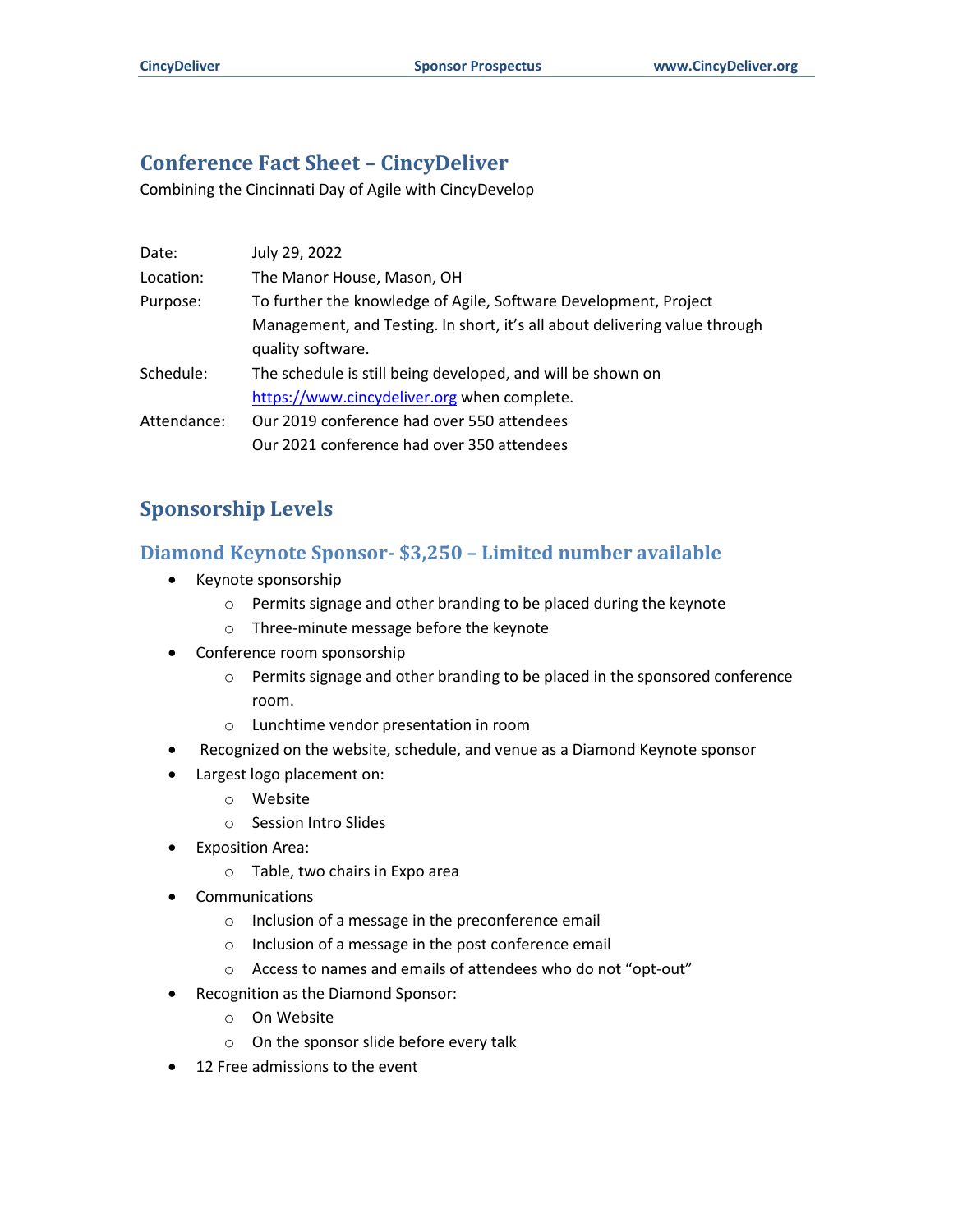#### **Platinum Room Sponsor - \$2,750 – Limited number available**

- Conference room sponsorship
	- o Permits signage and other branding to be placed in the sponsored conference room
	- o Lunchtime vendor presentation in the sponsored room.
- Recognized on the website, schedule, and venue as a Platinum Room sponsor
- Second largest logo placement on:
	- o Website
	- o Session Intro Slides
- Exposition Area:
	- o Table, two chairs in Expo area
- **Communications** 
	- o Inclusion of a message in the preconference email
	- o Inclusion of a message in the post conference email
	- o Access to names and emails of attendees who do not "opt-out"
- Recognition as a Platinum Room Sponsor:
	- o On Website
	- o On the sponsor slide before every talk
- 8 Free admissions to the event

#### **Gold - \$2,250**

- Logo placement on:
	- o Website
	- o Session Intro Slides
- Exposition Area:
	- o Table, two chairs in Expo area
- **Communications** 
	- o Inclusion of a message in the preconference email
	- o Inclusion of a message in the post conference email
	- o Access to names and emails of attendees who do not "opt-out"
- Recognition as Gold Sponsor
	- o On Website
	- o On the sponsor slide before every talk
- 6 Free admissions to the event